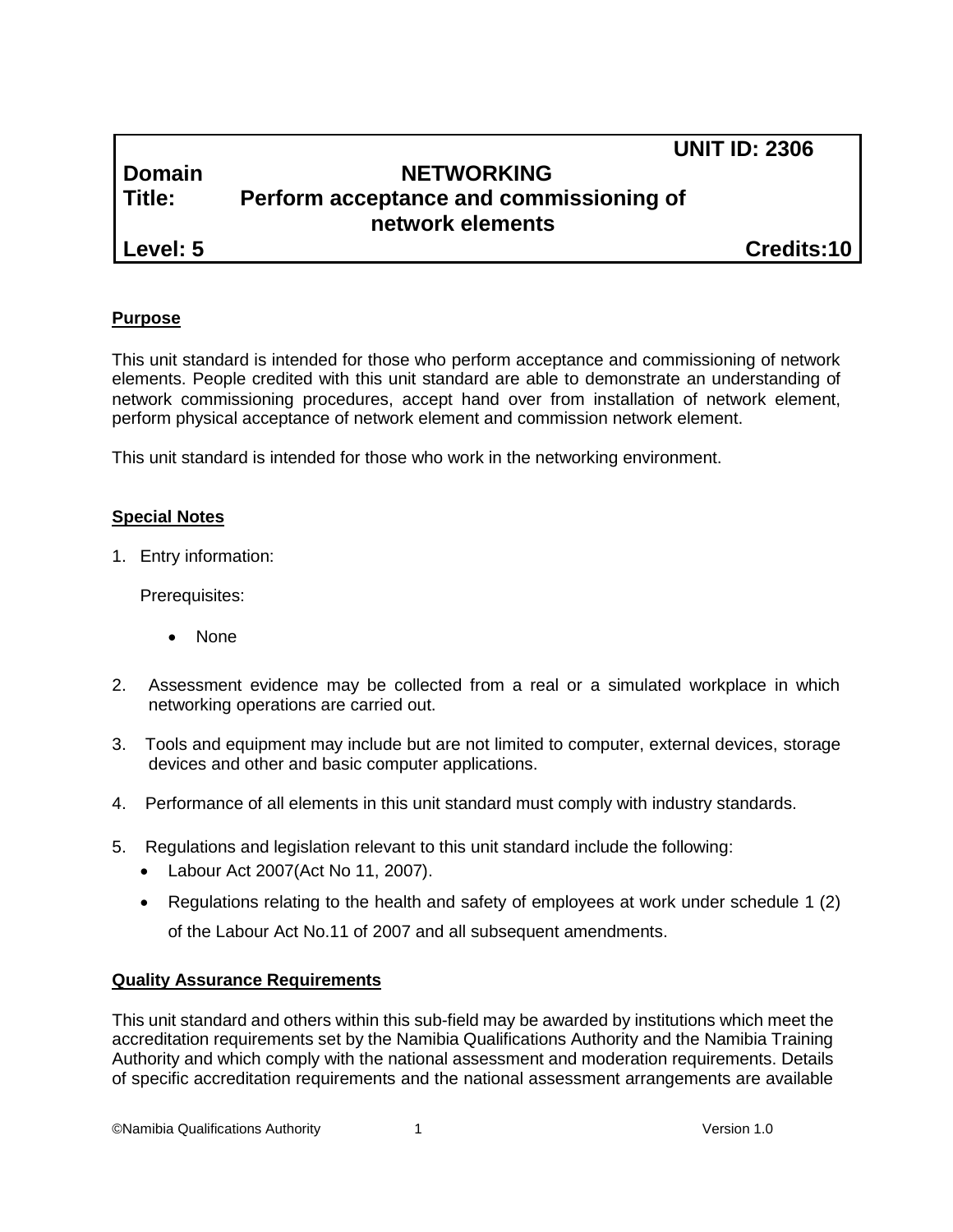from the Namibia Qualifications Authority o[n www.namqa.org a](http://www.namqa.org/)nd the Namibia Training Authority on [www.nta.com.na](http://www.nta.com.na/)

# **Elements and Performance Criteria**

# **Element 1: Demonstrate an understanding of network commissioning procedures**

#### **Performance Criteria**

- 1.1 Commissioning procedures are explained according to work instruction
- 1.2 Testing equipment's are used to carry out commissioning procedures according to instructions.

#### **Element 2: Accept hand over from installation of network element**

#### **Performance Criteria**

- 2.1 Installation hand over is explained according to instructions.
- 2.2 Hand over documentation is completed in accordance with employer's policies and procedures.
- 2.3 Hand over is performed according to network standards and employer's policies and procedures.

# **Element 3: Perform physical acceptance of network element**

#### **Performance Criteria**

- 3.1 Network elements are tested and verified in accordance with instructions.
- 3.2 Test equipment's are used according to instructions.
- 3.3 Health and Safety requirements in accordance with statutory requirements and employer's policies and procedures are complied with.

# **Element 4: Commission network element**

#### **Performance criteria**

- 4.1 Network components are verified.
- 4.2 Status of the network element is verified and modified.
- 4.3 Network documentation is created in accordance with employer's policies and procedures.